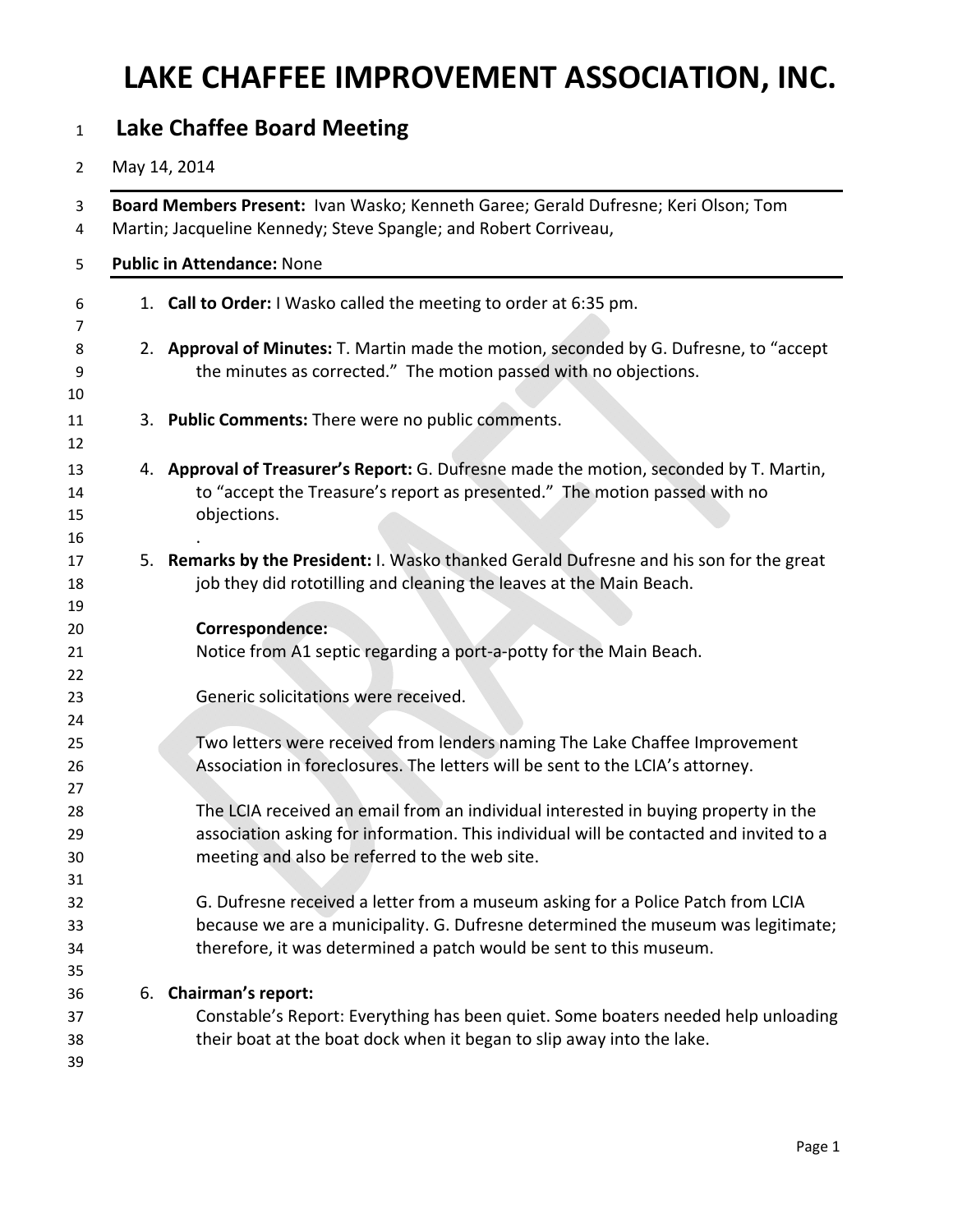# **LAKE CHAFFEE IMPROVEMENT ASSOCIATION, INC.**

 Boat Chairman: Gerald Dufresne reported the dock had received minor damage at the end of the winter. A wooden support had slipped the concrete support. It will be lifted back into place and the grass mowed. Beach Chairman: Jason Sherman was not in attendance and there was no report. G. Dufresne indicated one of the barrels had slipped out from under the raft and disappeared. K. Olson offered to replace this missing barrel. Road Chairman: I. Wasko reported we have made the last payment to Triple H Property Maintenance, our plowing contractor. This contract has come in under budget. It was felt they did a good job and were very responsive to requests for improvement. As discussed in March, the Road Chairman had attempted to obtain four (4) bids for repairing the culvert and retaining wall on Union Drive. Three (3) responded with bids of \$4,500‐\$5,000; \$5,500 & \$2,900. The lowest bid was accepted and work should begin in a few weeks. Dam Chairman: K. Olson stated there was nothing new to report. 7. **Old Business:** There was a general discussion about Town of Ashford meetings considering rezoning to allow wind turbines. T. Martin reported, as requested in March, he contacted Attorney Joan Paul about reviewing the Lake Chaffee Charter interpretation on taxing multiple property ownership. Attorney Paul quoted a fee of \$250 to \$500. 8. **New Business:** It was determined T. Martin would order a port‐a‐potty for the beach and the new signs would be put up at both beaches and the boat launch sites. It was reported by I. Wasko the hall will be rented for an event in June. As a result of this rental, the holding tank needs to be pumped. It was decided to have this done just before the event. It was also noted there are some holes in the side of the building. It was decided to see what was needed to patch them. K. Olson made a motion, seconded by G. Dufresne that pursuant to a discussion made when the snow plowing contract was started, that if this work was satisfactory and it came in under budget we would consider a bonus, the motion was "we would award a \$500 bonus along with a thank you note you for a job well done and encourage submission of another bid." This motion passed with no objections. 81 It was decided we would hold a poker run on the lake on June 28, from 12:00 to 3:00 pm. People will be contacted for voluntary participation.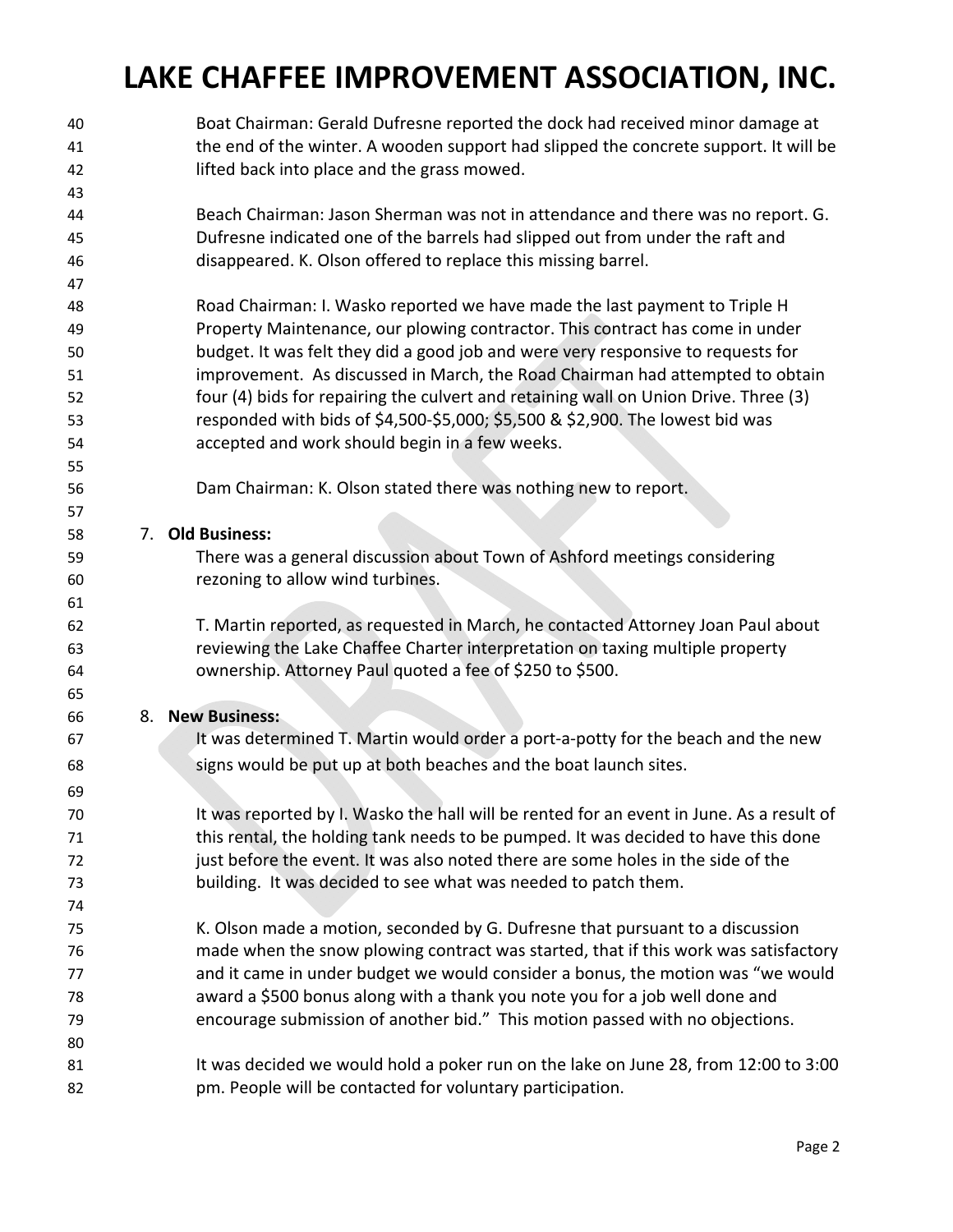## **LAKE CHAFFEE IMPROVEMENT ASSOCIATION, INC.**

- Mailings will be prepared and sent out for the June 22, 2014, annual meeting, the July 20, 2014, elections, and the August 17, 2014, budget meeting.
- 
- 9. **Adjournment:** K. Olson made the motion, seconded by G. Dufresne, the meeting is adjourned." It passed without objection. The meeting was adjourned at 8:00 pm.